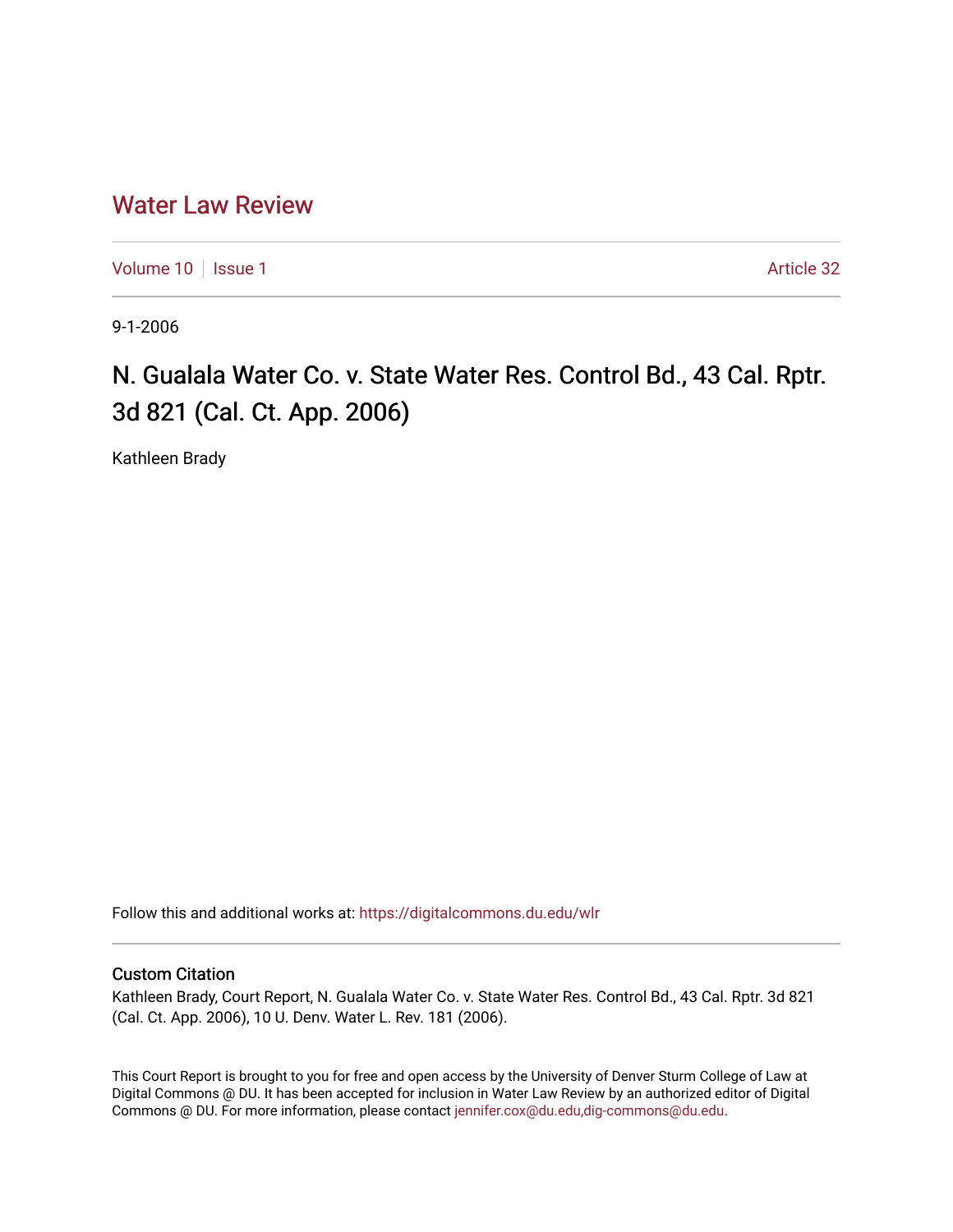#### *COURT REPORTS*

not expand their license for the pipeline by extending the pipeline, and that the Barneses' predecessors had forfeited their right to additional water. The court found no error in the trial court's decision that the Barneses did not harm the Hussas by extending their pipeline. The court held that Water Code section 1706 governed the case because the Barneses' predecessors acquired their water rights before the Water Commission Act came into effect in 1914. As a result, the controlling test was that a water user may change the place where one uses the water as long as the change does not adversely affect the rights of other water users. Furthermore, the court held that the person seeking to change the place of use does not carry the burden of demonstrating that the change will not affect the rights of other water users.

The court held that the Barneses' predecessors in interest did not forfeit the right to use water that did not fit through the pipeline. Under California law, a water user forfeits the water rights the user does not exercise within a five year period. The court was unable to determine if the lower court believed the testimony of the witnesses. It found that even if the lower court believed the testimony regarding the excess water, the testimony was not sufficient to establish forfeiture of rights through the nonuse of the water. The court reasoned that the Hussas would have had to proffer evidence that water had been available for diversion for at least five years and that the Barneses' predecessors failed to divert it. The Hussas failed to proffer such evidence.

In affirming the trial courts decision, the court held that the Barneses had an irrevocable water right and that extending their pipeline to use water at a different location did not adversely affect the Hussas.

## *Jacki Lopez*

**N. Gualala Water Co. v. State Water Res. Control Bd., 43 Cal. Rptr. 3d 821** (Cal. Ct. **App. 2006)** (holding that the California State Water Resources Control Board had jurisdiction over North Gualala Water Company when it pumped from two wells that drew groundwater from a subterranean stream; that the Board correctly construed a statute compelling the Water Company to obtain a permit to pump groundwater from the two wells; and that the Board appropriately interpreted pumping limitations placed on the permit).

The North Gualala Water Company ("NGWC") provided water service for approximately 1,000 customers in the town of Gualala. Between 1965 and 1989, NGWC held a permit from the California State Water Resources Control Board's ("Board") predecessor which allowed them to operate an infiltration gallery to divert a limited amount of surface water directly from the North Fork of the Gualala River. In 1989 and 1996, NGWC developed two production wells near the North Fork. When developing the wells, NGWC believed the well pumped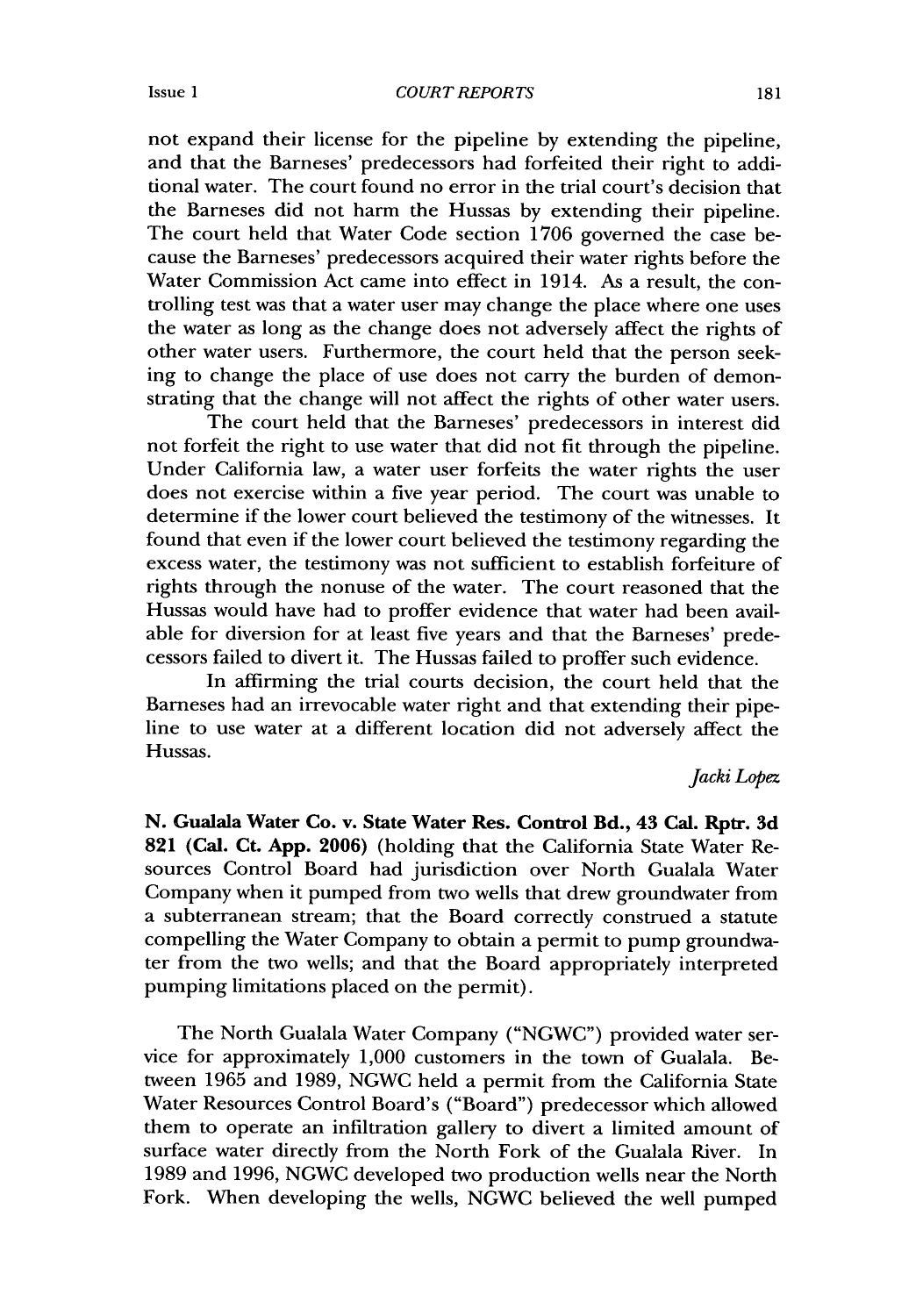percolating groundwater, which was not subject to permitting by the Board. The Board first agreed that the pumped water was percolating groundwater and did not require a permit. However, the Board later determined the water was from a subterranean stream. The Board notified NGWC of this change in status and subsequently advised it to submit a water right application to legalize the extraction of water from the wells.

In 1993, NGWC filed a petition to change the authorized points of diversion in its permit to include the wells while stating it reserved the right to challenge the Board's determination that the wells pumped from a subterranean stream. In January 1998, NGWC's consultants filed a report which concluded the North Fork did not recharge the groundwater under the wells and that the water did not flow from a subterranean stream. The Board's Division of Water Rights ("DWR") responded that it still believed the water pumped by the wells was subject to the Board's jurisdiction, because they understood the water was flowing in a known and definite channel. DWR told NGWC that if it wished to withdraw its petition, DWR would recommend the Board hold a groundwater classification hearing. NGWC informed the Board that it wanted to reserve the issue of groundwater classification for a future hearing and wished to carry on the process of petitioning the wells to be included in its diversion permit. In August 1999, the Board granted an order accepting NGWC's petitions to substitute the wells for the prior points of diversion. As conditions on the order, NGWC had to present a surface flow measurement plan to guarantee compliance with the original permit and prepare a water flow contingency plan to address how it would meet the customers' water needs. While preparing the plans, NGWC requested a hearing to determine the classification of the groundwater and to discuss the Board's application of the original permit. After receiving the plans from NGWC, DWR denied approval because it determined the terms of the original permit applied. DWR encouraged NGWC to petition the change of bypass flow requirements in the original permit and take the matter of groundwater classification to the Board.

NGWC challenged the validity of the evidence supporting the Board's denial of the plans and contested the interpretation of the original permit by filing a declaratory relief and a writ of mandate. The Superior Court of Mendocino County stayed the case to allow the Board to conduct a groundwater classification hearing to resolve the issue. After a formal request from NGWC, the hearing took place in June 2002. The Board applied the test from the 1999 *In re Garrapata Water Co.* case which determined:

[F]or groundwater to be classified as a subterranean stream flowing through a known and definite channel, the following physical conditions must exist: (1) A subsurface channel must be present; (2) the channel must have a relatively impermeable bed and banks; (3) the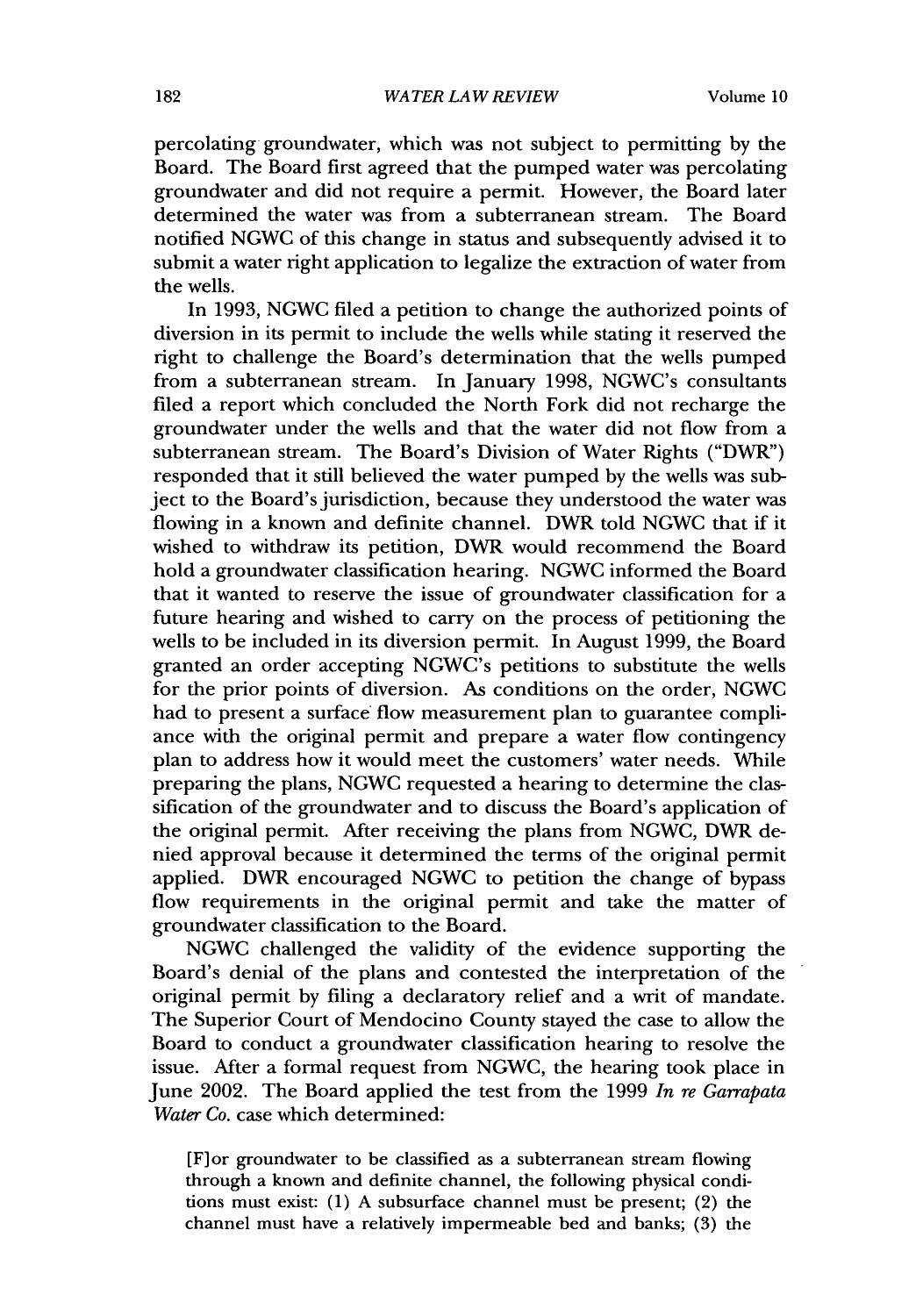course of the channel must be known or capable of being determined by reasonable inference; and (4) groundwater must be flowing in the channel.

NGWC determined that the wells did not meet the requirements of the test because the only subsurface channel present did not contract or narrow, the bedrock forming the bed and banks of the alluvial channel was not adequately impermeable, and that the groundwater did not flow with the channel. The Board rejected these arguments and affirmed that the subterranean stream under the wells met all elements of the *Garrapata* test. In May 2003, NGWC filed a new writ of mandate, and the trial court held the *Garrapata* test was appropriate and that substantial evidence supported the Board's findings. NGWC appealed to the California Court of Appeals, First Appellate District, Division One.

The court established that it would uphold the Board's findings unless the Board lacked substantial evidence in making its decision. NGWC argued for a de novo review alleging that the Board did not make any findings of fact on the disputed factual issues. The court first used the four-part test to determine the level of deference the court should give to the Board's interpretation. The court found that the Legislature intended the Board's jurisdiction over groundwater to be the exception to the rule, and the court did not need to defer to the Board's views on this matter. The court then went on to examine the issues that NGWC raised.

NGWC argued there was a distinction between flowing and percolating groundwater. NGWC alleged that a subterranean stream is of a defined character and flows in known and definite channels and, thus, does not apply to their wells. NGWC argued that the "relatively impermeable" wording of the Board's four-point test concerning the bed and banks of the channel was not consistent with the pre-1913 case law. NGWC argued the four-part test omitted important restrictive factors which are implicit in the *City of Los Angeles v. Pomeroy* case and in doing so was over inclusive and overstated the Board's statutory authority. NGWC also asserted that since *Pomeroy* defined channels as contracted and bounded, there was no channel below the wells because the groundwater did not contract and the bed and banks were not sufficiently impermeable to bind the groundwater. The court ruled that the evidence did not support the assumption that a channel must contract to be a definite channel and that NGWC's absolute standard that subterranean channels be watertight was unrealistic. The court also held that the pre-1913 cases better supported the Board's position that confinement of the groundwater once it entered the channel proved the existence of a subterranean channel.

The court then addressed the relevance of flow direction. NGWC argued the flow should be parallel to the channel or at least always flowing in the same direction. The Board countered that nothing in